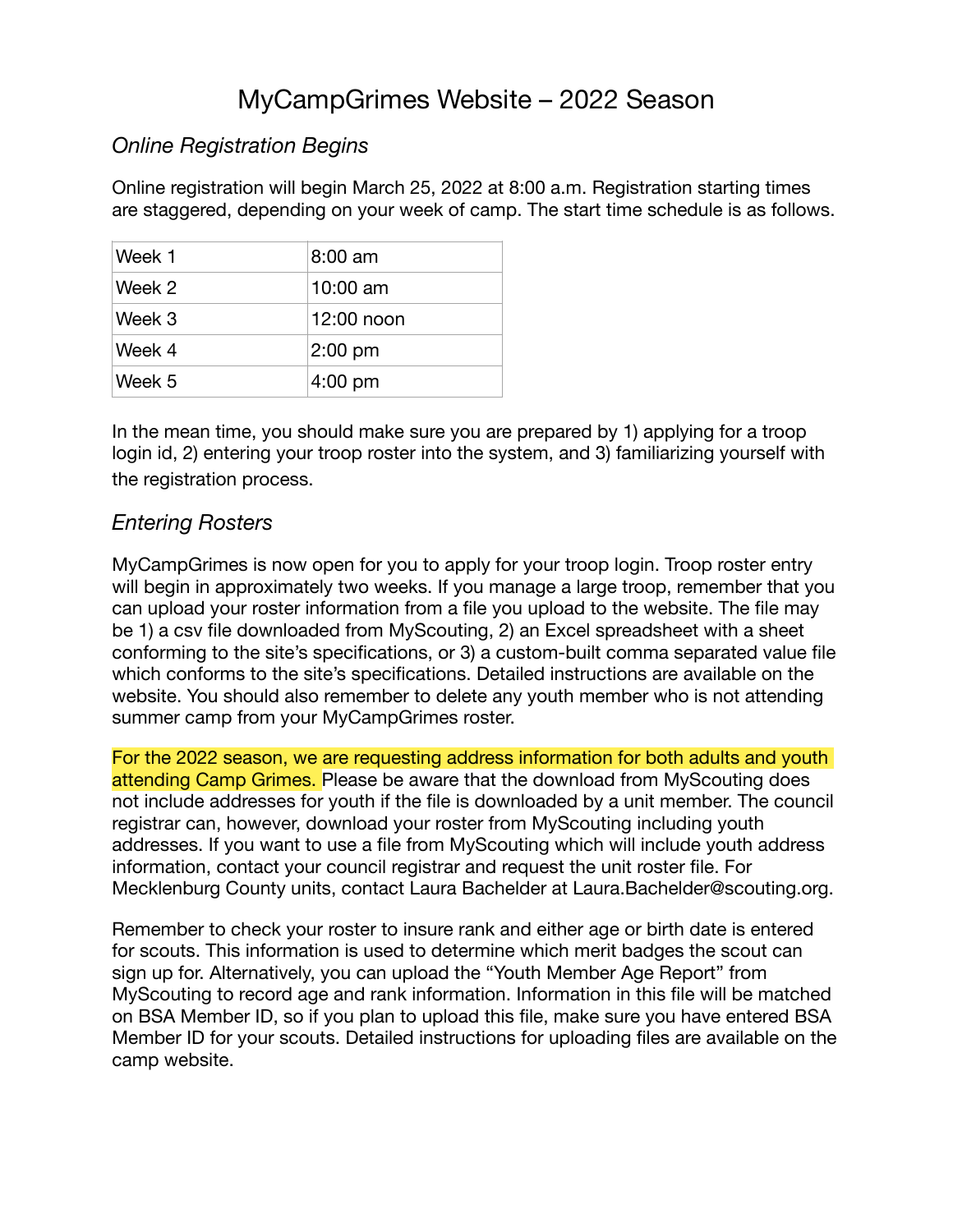Also, please enter all adult scouters who will be attending camp on your roster and check the nights they will be in camp. This information helps us in planning for tent space and calculating costs.

## *Restricted Merit Badges*

Some merit badges or activities have age and/or rank restrictions. These include Archery, BSA Lifeguard, the Citizenships, Climbing, Communications, COPE, Kayaking, Lifesaving, Motor Boating, Rifle Shooting, Rowing, Search and Rescue, Shotgun, BSA Snorkeling/Kayaking/SUP, Water Sports, Whitewater, Wilderness Survival, and Woodworking.

See the Leader's Guide for more details. We also recommend you not sign up first year scouts for Metalwork, or Welding.

If these classes do not show up on a scout's signup page who you think is eligible, check to insure you have entered age or birth date and rank for the scout.

## *Camp Coordinator's Checklist*

Are you the troop's summer camp coordinator? A checklist is provided on the website to assist you in preparing your troop for your week at Camp Grimes. Look for the link on the MyCampGrimes website.

## *Pre-Camp Swim Test Log*

Troops can log swim tests taken before camp on MyCampGrimes. Login under your troop's account and go to My Roster. Click the Swim Test button and you will see a page which lists everyone on your roster. You can then indicate each person's swimming ability. If your troop does your swim test prior to camp, fill in this form and your buddy tags will be ready when you arrive at camp. The administrator of the swim test does not have to be a BSA Lifeguard but should have some lifeguard certification.

## *Program Planner*

A program planning tool is available on MyCampGrimes to assist your scouts in choosing what to take during their week at camp. The planner will soon be updated with the 2022 program. The planner uses the scout's age, rank, and merit badges already earned to produce a report of the program offerings which the scout qualifies for at camp. You do not need a login to use this tool, so any of your scouts and parents can access the tool. The program planner tool has been designed with a mobile friendly layout, so it should work well from your phone or workstation.

## *No Blue Cards*

Camp Grimes does not issue traditional blue cards for summer camp advancement. Instead, the camp tracks individual merit badge achievement in the MyCampGrimes database. At the end of your week at camp, you can download an advancement report